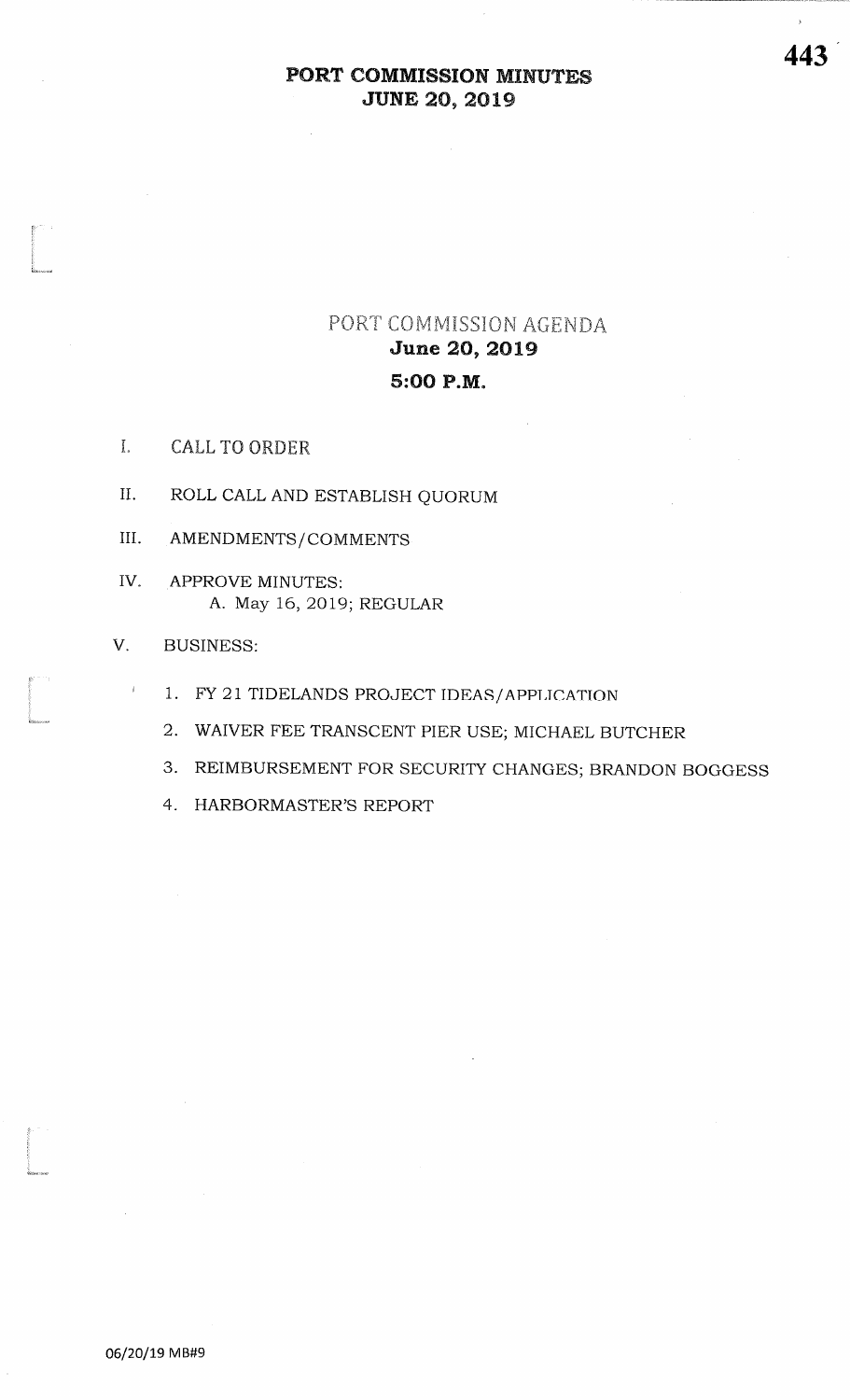Be it remembered that a regular meeting of the Port Commission of the City of Long Beach, Mississippi, was begun and held at the City Hall Meeting Room, 2Ol Jeff Davis Avenue, in said City, on Thursday, June 20,2OI9, at 5:OO o'clock p.m., it being the time, date, and place fixed for holding said meeting.

There were present and in attendance on said Commission and at the meeting the following named persons: President Phil Kies, Vice President Junior Husband, Secretary Don Deschenes, Commissioners Russell Jones, Brian Jernigan, Barney Hill, Harbormaster Bill Angley and City Clerk Stacey Dahl.

Absent the meeting were Commissioners Brian Currie and Kevin Hicks.

There being a quorum present and sufficient to transact the business of this meeting, the following proceedings were had and done.

\*\*\*\*\*\*\*\*\*\*\*\*\*\*\*\*\*\*\*\*\*\*\*\*\*\*

Commissioner Kies called the meeting to order: whereupon there were no. amendments or comments to the agenda.

\*\*\*\*\*\*\*\*\*\*\*\*\*\*\*\*\*\*\*\*\*\*\*\*\*\*\*\*

Commissioner Deschenes made motion seconded by Commissioner Jones and unanimously carried to approve minutes of the Port Commission, as follows:

 $\triangleright$  Regular Minutes of May 16, 2019, as submitted.

\*\*\*\*\*\*\*\*\*\* rk rtrkrk\*\*\*\*\*\*\*\*\*\*r(rr\*

There came on for discussion FY 21 Tidelands projects and application for funding. After considerable discussion, Commissioner Husband made motion seconded by Commission Jones and unanimously carried to approve the Mississippi Tidelands Trust Fund Program Request for Funding FY 2021, as follows: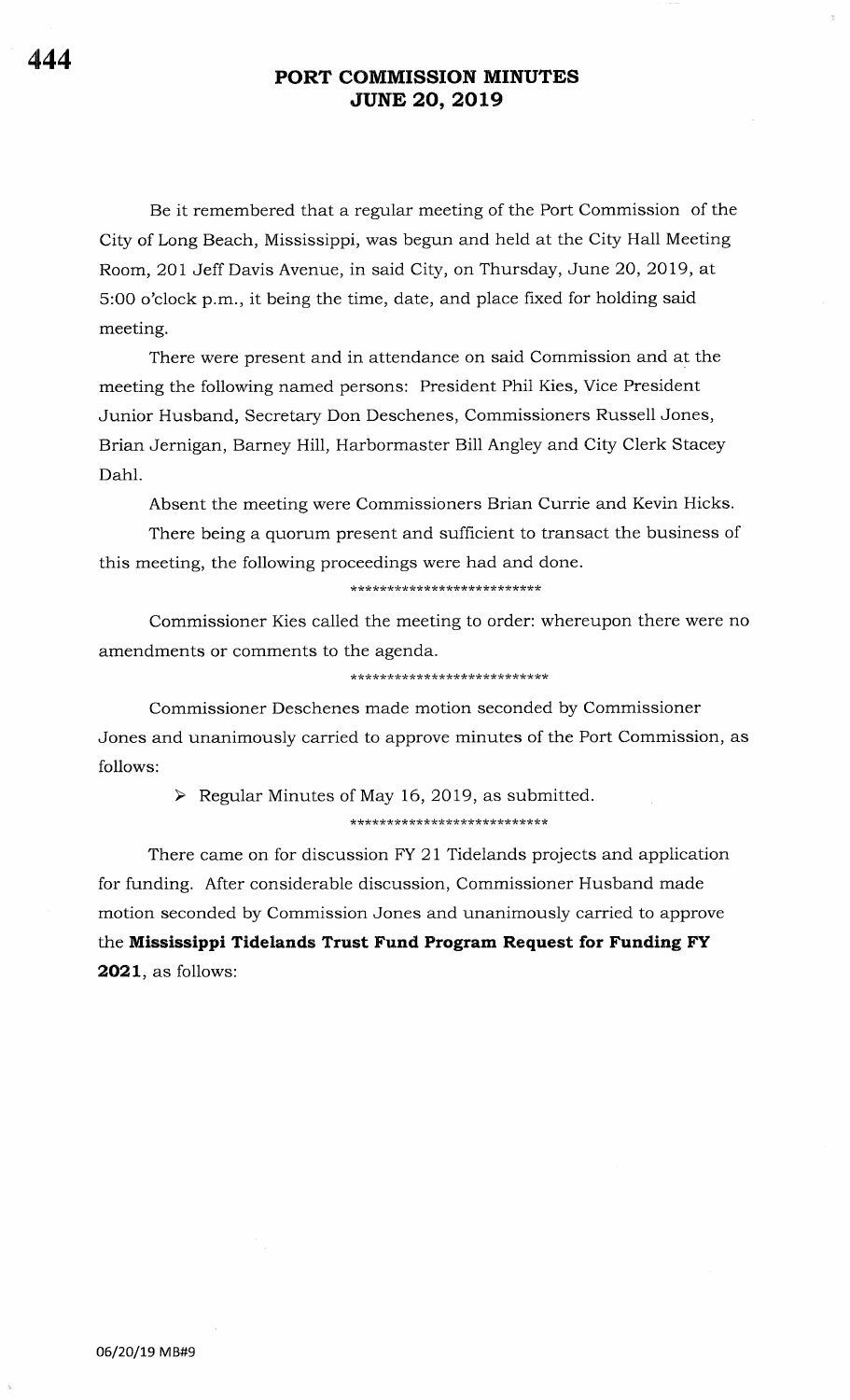|                      |                              |                                                | <b>Request for Funding FY2021</b> |                                     |
|----------------------|------------------------------|------------------------------------------------|-----------------------------------|-------------------------------------|
| PROTECT<br>CONSERVE  |                              | <b>Public Access</b>                           | <b>Managed Project</b>            | Official Use Only<br>Project Number |
|                      |                              |                                                |                                   | Average Merit Score:                |
|                      |                              |                                                | PROJECT SUMMARY                   | Requesting Agency:                  |
| 1. Title of Project: |                              | red outlines indicate required fields          |                                   | 6. Funding Requested:               |
|                      |                              | FY2021 - Long Beach Harbor Improvements        |                                   | \$500,000.00                        |
|                      | 2. Location of Project:      |                                                |                                   | 7. Matching Funds:                  |
|                      | Long Beach Smalleraft Harbor |                                                |                                   |                                     |
|                      |                              |                                                |                                   | 8. Source of Matching Funds:        |
|                      | 3. Requesting Agency:        |                                                |                                   | 9. Total Project Funds:             |
| City of Long Beach   |                              |                                                |                                   | \$500,000.00                        |
|                      |                              | 4. Requesting Agency Representative:           |                                   |                                     |
| a. Name:             | George Bass                  |                                                |                                   |                                     |
| b. Phone:            | 228.863.1556                 |                                                |                                   |                                     |
| c. Fax:              | 228.865.0822                 |                                                |                                   |                                     |
|                      |                              | d. Address: P.O. Box 929, Long Beach, MS 39560 |                                   |                                     |
| e. Email:            |                              | mayor@cityoflongbeachms.com                    |                                   |                                     |
|                      |                              |                                                |                                   |                                     |
|                      | 5. Project Manager:          |                                                |                                   |                                     |
| a. Name:             |                              | David Ball, P.E., City Engineer                |                                   |                                     |
| b, Phone:            | 228.967.7137                 |                                                |                                   |                                     |
| c. Fax:              |                              |                                                |                                   |                                     |
| d. Address:          |                              | 161 Lameuse St., Suite 203. Biloxi, MS 39530   |                                   |                                     |
| e. Email:            | david@overstreeteng.com      |                                                |                                   |                                     |

í.

 $\widetilde{\mathcal{G}}$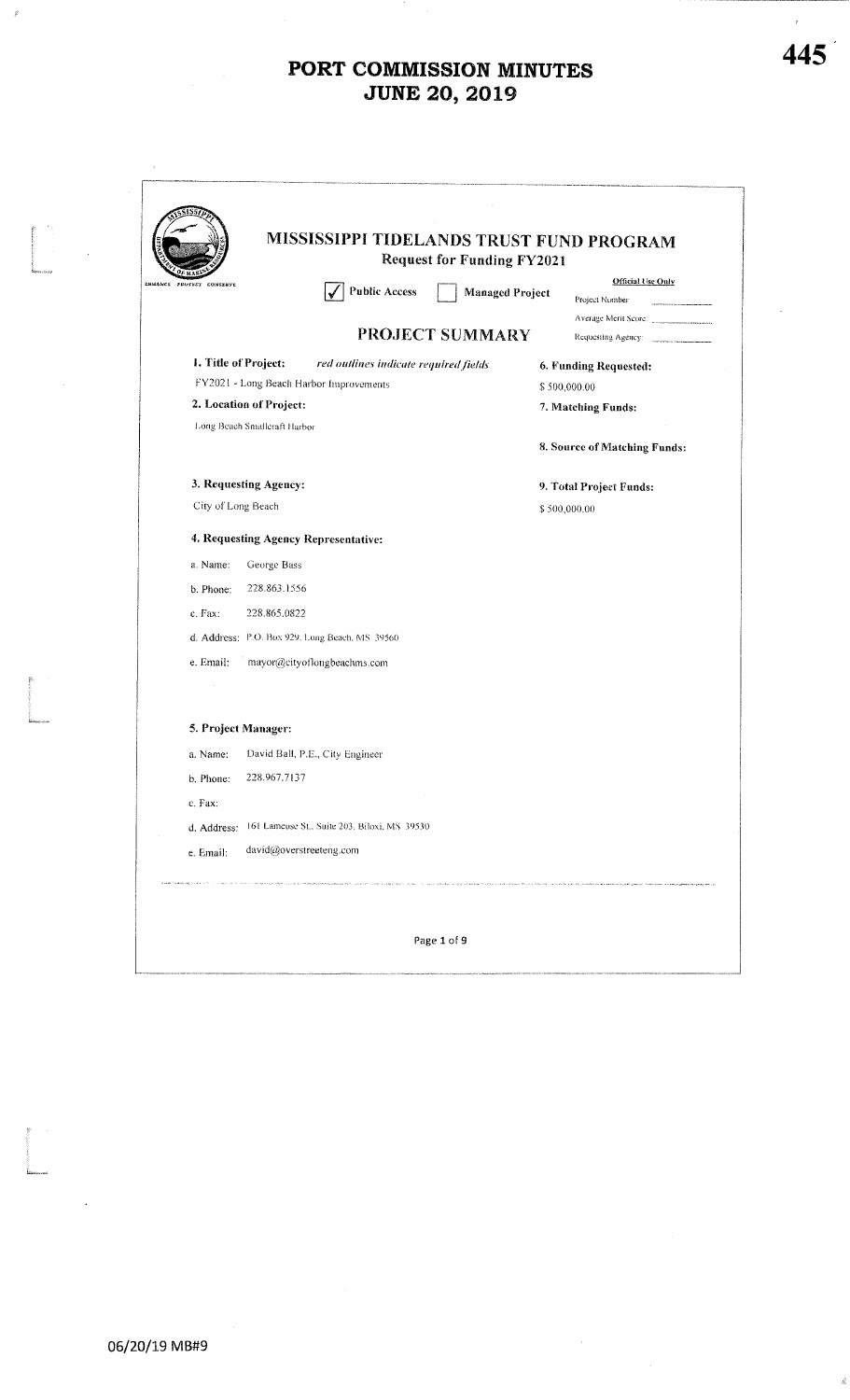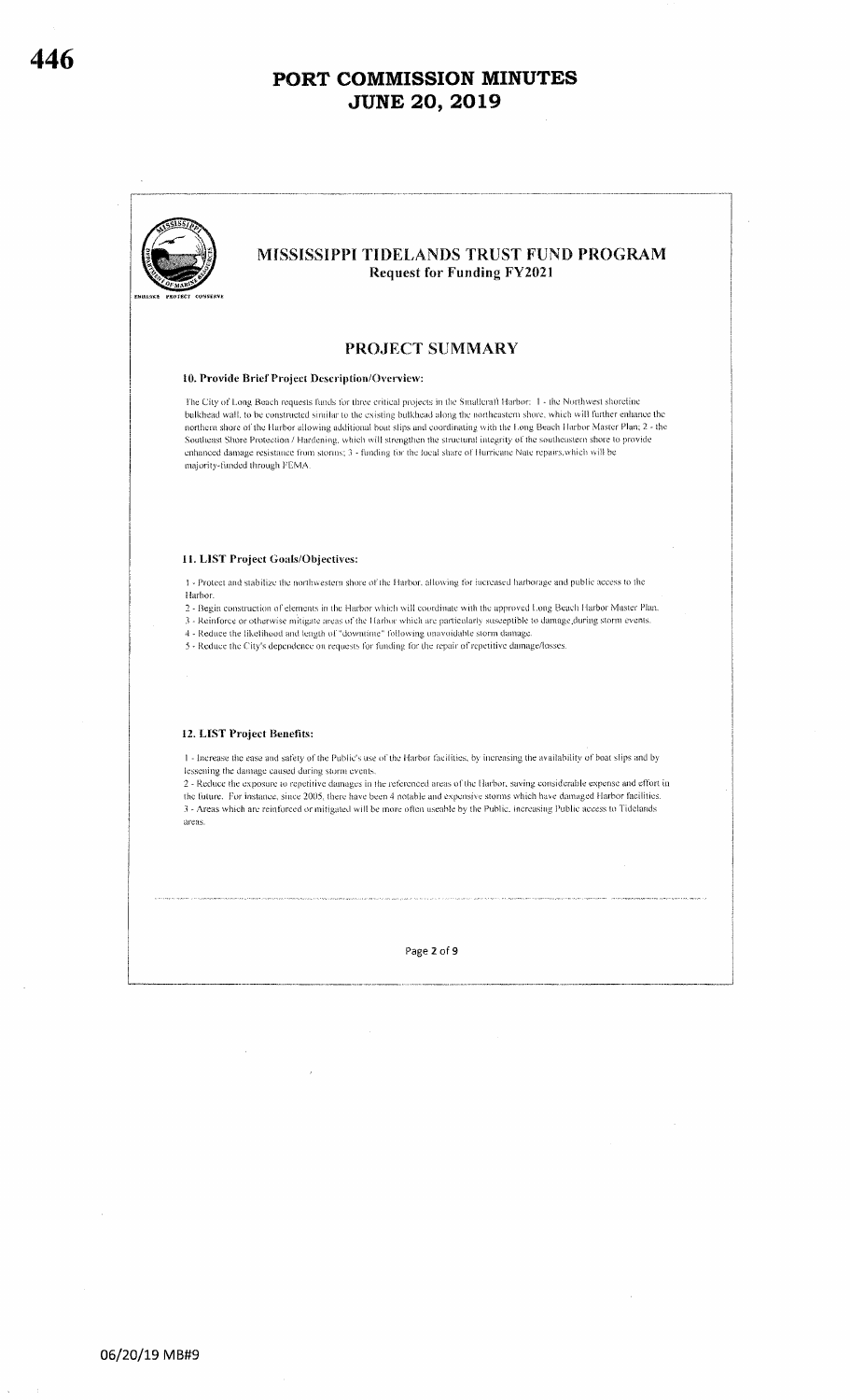$\bar{\gamma}$ 

| ENHANCE PROTECT CONSERVE  | MISSISSIPPI TIDELANDS TRUST FUND PROGRAM<br><b>Request for Funding FY2021</b>                                                                                                                                                                                                                                                                                                                                                                                                                                                                                                                                                                                                                                                                                                                                                                                                                                                                     |
|---------------------------|---------------------------------------------------------------------------------------------------------------------------------------------------------------------------------------------------------------------------------------------------------------------------------------------------------------------------------------------------------------------------------------------------------------------------------------------------------------------------------------------------------------------------------------------------------------------------------------------------------------------------------------------------------------------------------------------------------------------------------------------------------------------------------------------------------------------------------------------------------------------------------------------------------------------------------------------------|
|                           | PROJECT SUMMARY                                                                                                                                                                                                                                                                                                                                                                                                                                                                                                                                                                                                                                                                                                                                                                                                                                                                                                                                   |
|                           | 13. LIST Project Tasks:                                                                                                                                                                                                                                                                                                                                                                                                                                                                                                                                                                                                                                                                                                                                                                                                                                                                                                                           |
|                           | 1 - Complete detailed engineering design, plans, and Contract documents. Significant portions of design have already been<br>completed on the Northwestern bulkhead & on the Southeastern Bulkhead. Hurricane Nate Repair projects are currently being<br>bid or are anticipated to go to the bidding & negotiation phase very soon.<br>2 - Obtain necessary environmental clearances & permitting. The Long Beach Harbor Master Plan has already been permitted,<br>allowing the bulkhead wall along the northwestern wall to proceed quickly. The Southcastern Shore Protection has<br>additionally already been permitted. Necessary permits for the Hurricane Repairs are also currently in-hand, with exception to<br>the permit for dredging. The permitting process will largely consist of ensuring that all permits are still applicable and in-place.<br>3 - Receive bids, negotiate, and award.<br>4 - Complete the construction work. |
| 2 - Permitting (3 months) | 14. Project Timetable/Milestones:<br>Measured from availability of funds:<br>1 - Complete Design (6 months)<br>3 - Bidding & Construction (12 months)                                                                                                                                                                                                                                                                                                                                                                                                                                                                                                                                                                                                                                                                                                                                                                                             |
|                           |                                                                                                                                                                                                                                                                                                                                                                                                                                                                                                                                                                                                                                                                                                                                                                                                                                                                                                                                                   |
|                           | 15. If this project has been funded previously through Tidelands Trust Fund indicate which fiscal<br>years: (type N/A if not applicable)                                                                                                                                                                                                                                                                                                                                                                                                                                                                                                                                                                                                                                                                                                                                                                                                          |
|                           | Partially funded (SE Shore Protection/Flardening) - FY2017 through FY2020                                                                                                                                                                                                                                                                                                                                                                                                                                                                                                                                                                                                                                                                                                                                                                                                                                                                         |
| 16. Project Timing:       |                                                                                                                                                                                                                                                                                                                                                                                                                                                                                                                                                                                                                                                                                                                                                                                                                                                                                                                                                   |
|                           | Short-term (3 years or less)<br>Deferred/long-term $(3 - 5$ years)<br>.<br>Calebrat completed with the contact of the Manner and Alexander Complete complete and a series of the contact                                                                                                                                                                                                                                                                                                                                                                                                                                                                                                                                                                                                                                                                                                                                                          |
|                           | Page 3 of 9                                                                                                                                                                                                                                                                                                                                                                                                                                                                                                                                                                                                                                                                                                                                                                                                                                                                                                                                       |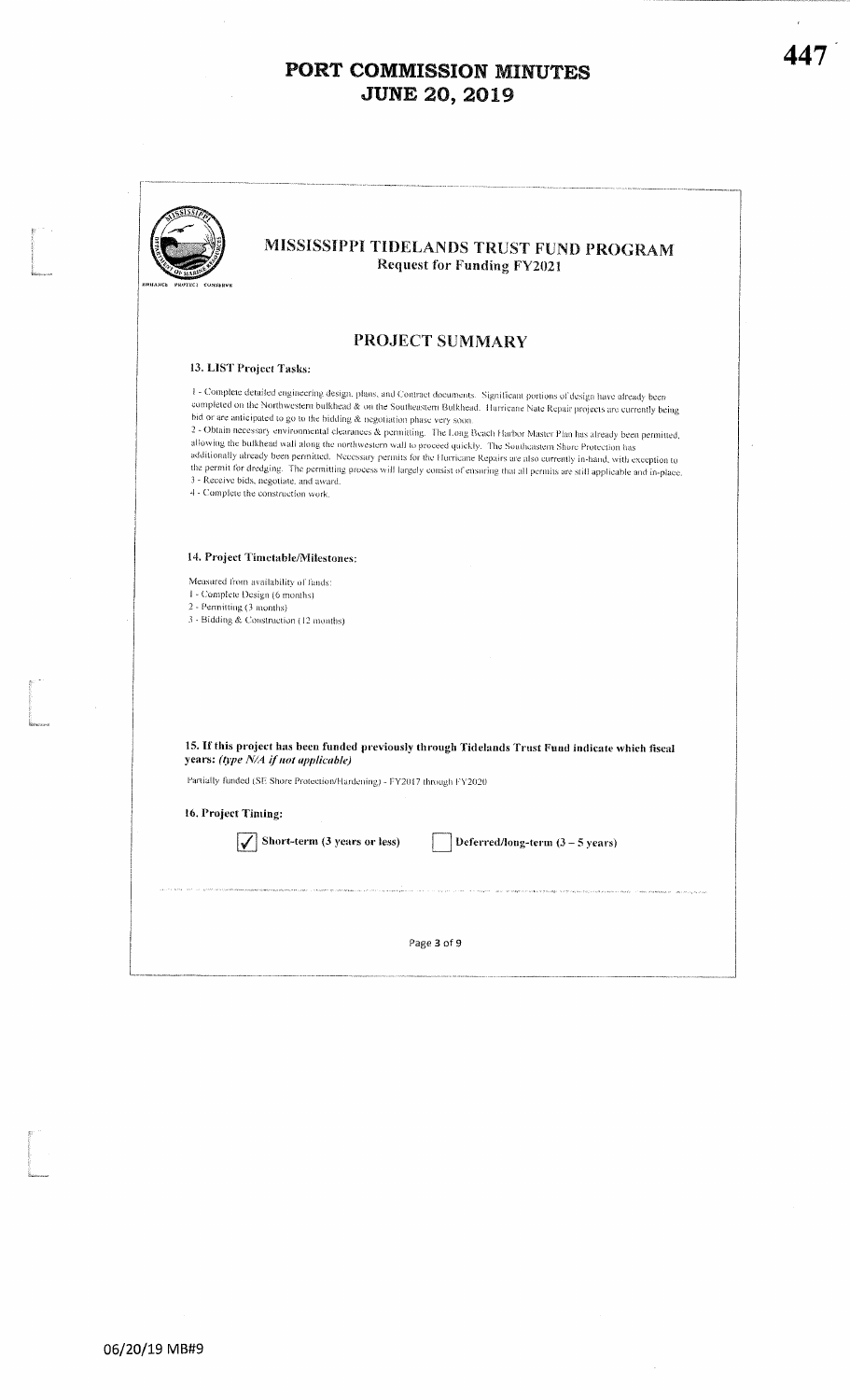| MISSISSIPPI TIDELANDS TRUST FUND PROGRAM<br><b>Request for Funding FY2021</b><br>PROTECT CONSERVE                                                                                          |                            |
|--------------------------------------------------------------------------------------------------------------------------------------------------------------------------------------------|----------------------------|
| APPLICATION SUMMARY QUESTIONNAIRE                                                                                                                                                          |                            |
| 17. Is this a Multi-Phase Project?                                                                                                                                                         | $\sqrt{Y}$ es No           |
| 18. Is any part of this project located on private property?                                                                                                                               | $\exists$ Yes $\Box$ No    |
| 19. Is there an existing lease between the requesting agency and property owner? $\Box$ Yes $\Box$ No                                                                                      |                            |
| 20. If required, are the plans approved by the DMR Permitting Office?                                                                                                                      | $\exists$ Yes $\Box$ No    |
| 21. Will this project enhance an existing water-dependent activity?<br>Identify the activity:                                                                                              | $\sqrt{Y}$ es No           |
| All activities which are currently accessible from the Long Beach Harbor will benefit from these projects, including<br>recreational fishing, boating, charter fishing, and public access. |                            |
| 22. Does this project coordinate with other existing or planned projects?<br>Identify the project(s):                                                                                      | $\sqrt{Y}$ es<br> No       |
| The Long Beach Smallcraft Harbor Master Plan                                                                                                                                               |                            |
| 23. Will this project involve impacting, filling, or dredging coastal wetlands?<br>If yes, what acreage:                                                                                   | $\gamma$ es $\sqrt{\ }$ No |
| 24. Identify the constituency or interest group(s) which this project will serve:                                                                                                          |                            |
| Public users and Harbor customers                                                                                                                                                          |                            |
| 25. Identify the service that this project will provide to the group(s) identified in 24:                                                                                                  |                            |
| Enhanced, increased, and safer use of Tidelands areas.                                                                                                                                     |                            |
|                                                                                                                                                                                            |                            |
|                                                                                                                                                                                            |                            |
|                                                                                                                                                                                            |                            |

 $\frac{\partial \chi}{\partial \hat{g}_i}$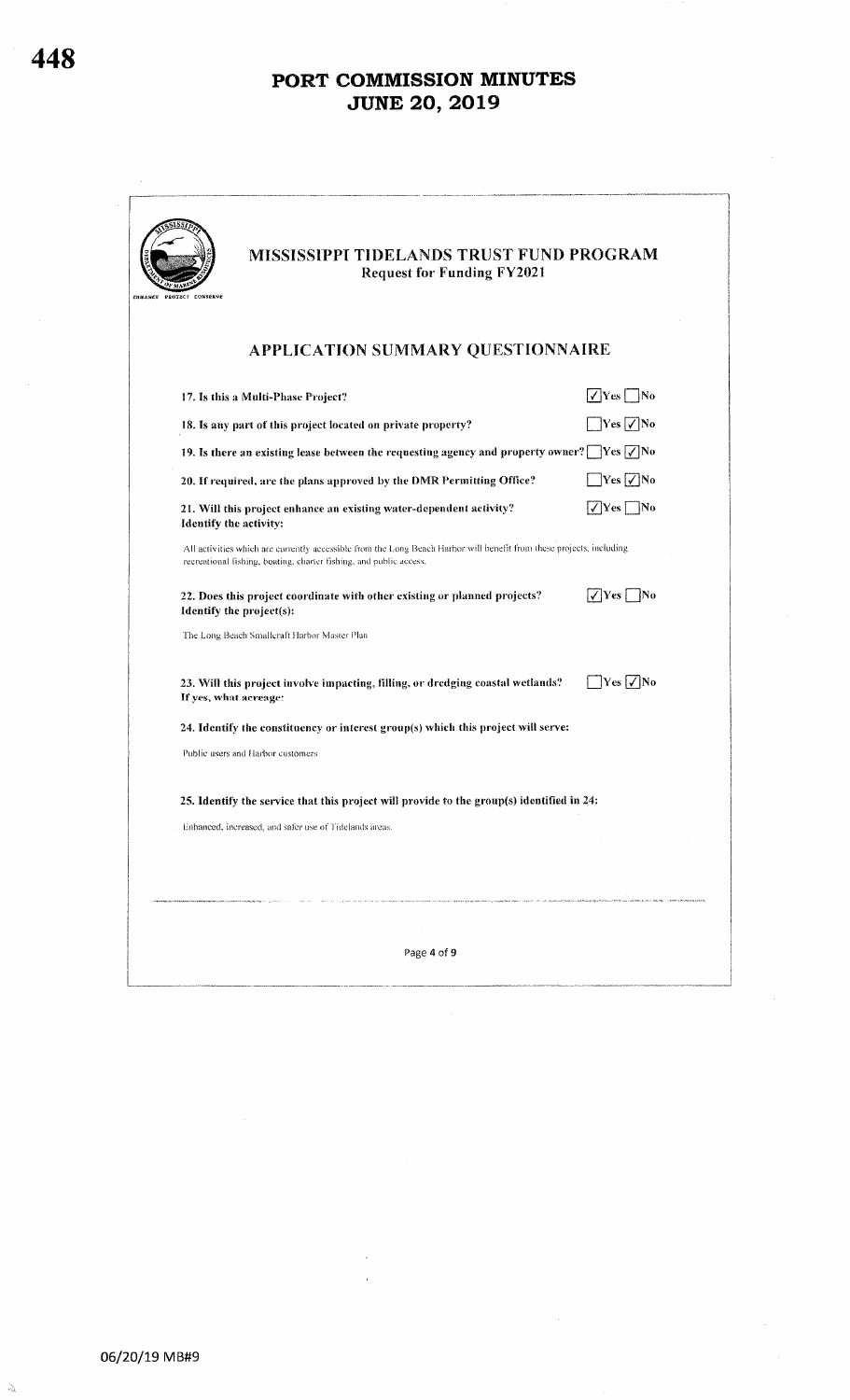| MISSISSIPPI TIDELANDS TRUST FUND PROGRAM<br>ENMANCE PROTECT CONSERVE                                                                                                                                                                                                                                                                                                                                                                                                                           | <b>Request for Funding FY2021</b>    |                                                                                       |
|------------------------------------------------------------------------------------------------------------------------------------------------------------------------------------------------------------------------------------------------------------------------------------------------------------------------------------------------------------------------------------------------------------------------------------------------------------------------------------------------|--------------------------------------|---------------------------------------------------------------------------------------|
| APPLICATION SUMMARY QUESTIONNAIRE                                                                                                                                                                                                                                                                                                                                                                                                                                                              |                                      |                                                                                       |
| 26. Project Category:                                                                                                                                                                                                                                                                                                                                                                                                                                                                          | 27. Current status of architectural/ |                                                                                       |
| (more than one may apply)                                                                                                                                                                                                                                                                                                                                                                                                                                                                      |                                      | engineering pans & specifications                                                     |
| <b>Conservation</b>                                                                                                                                                                                                                                                                                                                                                                                                                                                                            |                                      | for this project (if applicable):                                                     |
| Reclamation<br>$\sqrt{\text{P}}$ Preservation                                                                                                                                                                                                                                                                                                                                                                                                                                                  | (check one from each group)          |                                                                                       |
|                                                                                                                                                                                                                                                                                                                                                                                                                                                                                                |                                      |                                                                                       |
| Acquisition<br><b>Education</b>                                                                                                                                                                                                                                                                                                                                                                                                                                                                | Group 1:                             | Completed                                                                             |
| Public Access                                                                                                                                                                                                                                                                                                                                                                                                                                                                                  |                                      | In Progress                                                                           |
| √Public Improvement                                                                                                                                                                                                                                                                                                                                                                                                                                                                            |                                      | Ready to Bid                                                                          |
| Other (Identify)                                                                                                                                                                                                                                                                                                                                                                                                                                                                               |                                      | Other (identify)                                                                      |
|                                                                                                                                                                                                                                                                                                                                                                                                                                                                                                | Group 2:                             | Paid for<br><b>Funds budgeted</b><br>$\sqrt{\frac{1}{2}}$ Funds not budgeted          |
| 28. Categorize the benefits from 12:                                                                                                                                                                                                                                                                                                                                                                                                                                                           |                                      | 29. Have other State or Federal funding                                               |
|                                                                                                                                                                                                                                                                                                                                                                                                                                                                                                |                                      | sources been identified for the project?                                              |
| Environmental                                                                                                                                                                                                                                                                                                                                                                                                                                                                                  | Yes                                  |                                                                                       |
| √ Economic                                                                                                                                                                                                                                                                                                                                                                                                                                                                                     | Nο                                   |                                                                                       |
| Safety                                                                                                                                                                                                                                                                                                                                                                                                                                                                                         |                                      |                                                                                       |
| Public<br>Other (identify)                                                                                                                                                                                                                                                                                                                                                                                                                                                                     | If yes, identify:                    |                                                                                       |
|                                                                                                                                                                                                                                                                                                                                                                                                                                                                                                |                                      | Applied for GOMESA for the Master Plan.<br>FEMA funds for the Hurricane Nate Repairs. |
| 30. In what way does this project meet the goals and objectives of the Department of Marine<br>Resources and the Secretary of State's Office, which include enhancing, protecting, conserving and<br>providing public access to tidelands affected areas?<br>This project meets the goals of this program by increasing the opportunities for safe public usage and by reducing damage to<br>other peripheral coastal wetlands by reducing & otherwise mitigating damages in the project area. |                                      |                                                                                       |
|                                                                                                                                                                                                                                                                                                                                                                                                                                                                                                | Page 5 of 9                          |                                                                                       |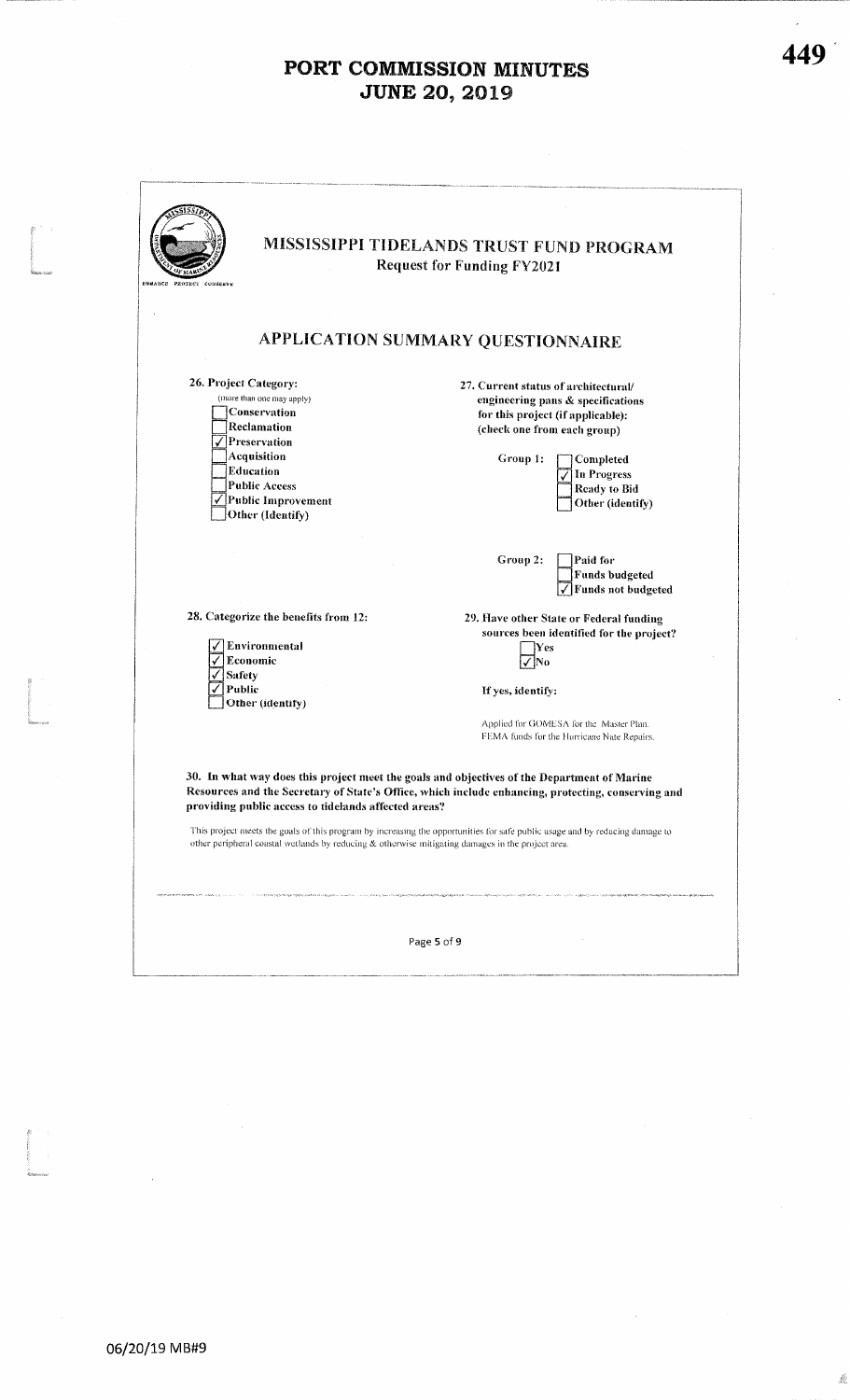

L.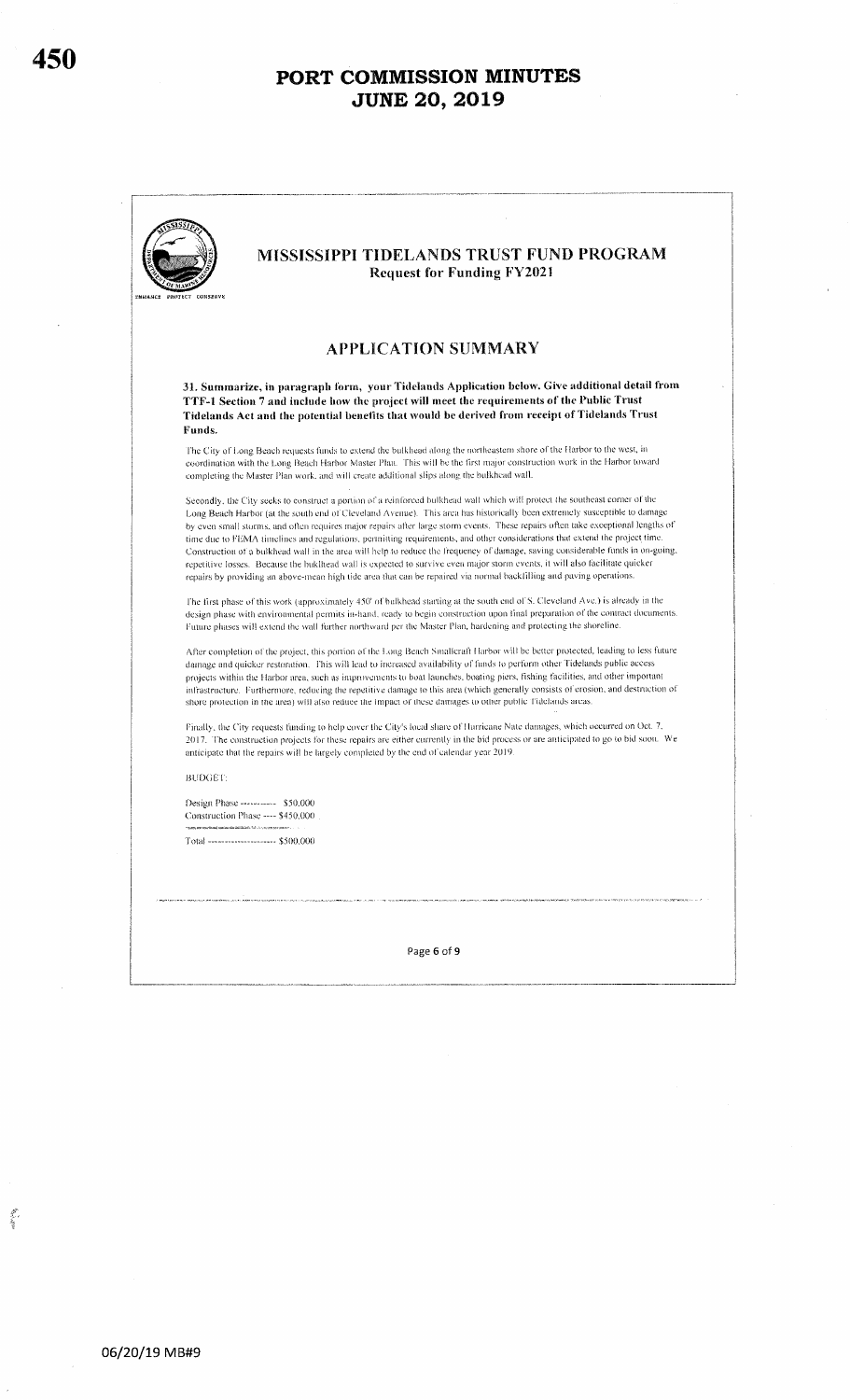| ENHANCE PROTECT CONSERVE                                                                                                       | MISSISSIPPI TIDELANDS TRUST FUND PROGRAM<br><b>Request for Funding FY2021</b> |      |
|--------------------------------------------------------------------------------------------------------------------------------|-------------------------------------------------------------------------------|------|
|                                                                                                                                | <b>APPLICATION SUMMARY</b>                                                    |      |
| 32. Estimated number of years to completion: 2                                                                                 |                                                                               |      |
| 33. Estimated Completion Date:                                                                                                 | 12/2021                                                                       |      |
| 34. Prioritize if your agency has submitted multiple projects                                                                  |                                                                               |      |
|                                                                                                                                |                                                                               |      |
|                                                                                                                                | 35. SIGNATURES                                                                |      |
| Project Manager:                                                                                                               | Signature                                                                     | Date |
| <b>Requesting Agency Representative:</b>                                                                                       | Signature                                                                     | Date |
|                                                                                                                                | 36. Attach project schematics or drawings as appropriate                      |      |
| *Progress notes must be submitted semi-annually on Public Access projects and DMR projects, and quarterly on Managed projects. |                                                                               |      |
| CLICK TO SUBMIT FORM TO tidelandsapp@dmr.ms.gov                                                                                |                                                                               |      |
|                                                                                                                                |                                                                               |      |
|                                                                                                                                |                                                                               |      |

 $451<sup>°</sup>$ 

 $\widetilde{\mathcal{G}}$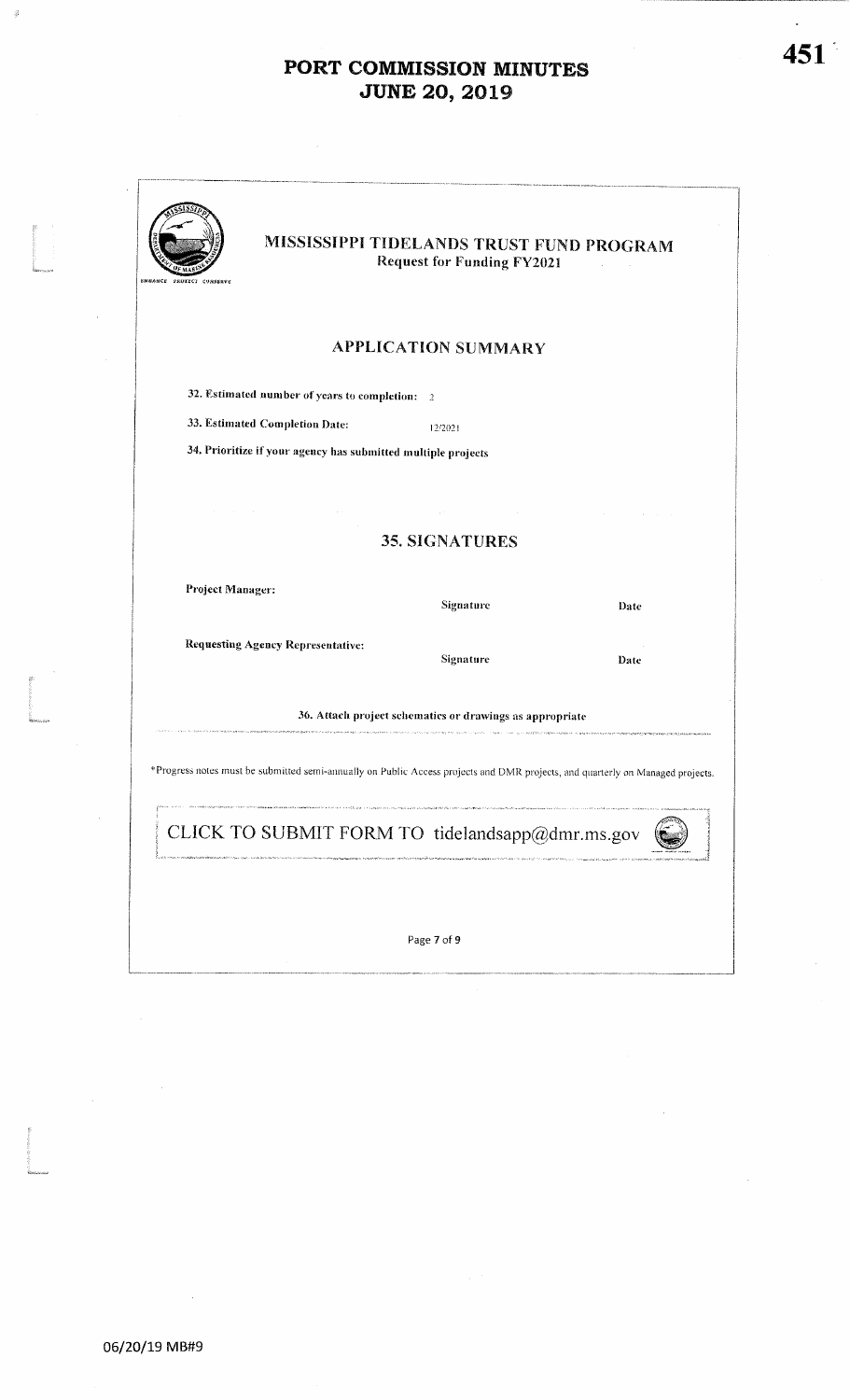|                            |                                                                                                                                                                                            | <b>BUDGET</b>                                                                           |                                                           |                             |                  |                                                                                                                                                                                            |
|----------------------------|--------------------------------------------------------------------------------------------------------------------------------------------------------------------------------------------|-----------------------------------------------------------------------------------------|-----------------------------------------------------------|-----------------------------|------------------|--------------------------------------------------------------------------------------------------------------------------------------------------------------------------------------------|
| Category                   | Year 1                                                                                                                                                                                     | Year 2                                                                                  | Year 3                                                    | Year 4                      | Year 5           | Total                                                                                                                                                                                      |
| Salaries, wages, Fringe    |                                                                                                                                                                                            |                                                                                         |                                                           |                             |                  | \$0.00                                                                                                                                                                                     |
|                            |                                                                                                                                                                                            |                                                                                         |                                                           |                             |                  | \$0.00                                                                                                                                                                                     |
| Architecture & Engineering | 25000                                                                                                                                                                                      | 25000                                                                                   |                                                           |                             |                  | \$50,000.00                                                                                                                                                                                |
|                            |                                                                                                                                                                                            |                                                                                         |                                                           |                             |                  | \$0.00                                                                                                                                                                                     |
|                            |                                                                                                                                                                                            |                                                                                         |                                                           |                             |                  | \$0.00                                                                                                                                                                                     |
|                            |                                                                                                                                                                                            | 450000                                                                                  |                                                           |                             |                  | \$450,000,00                                                                                                                                                                               |
|                            |                                                                                                                                                                                            |                                                                                         |                                                           |                             |                  | \$0.00                                                                                                                                                                                     |
|                            |                                                                                                                                                                                            |                                                                                         |                                                           |                             |                  | \$000                                                                                                                                                                                      |
|                            |                                                                                                                                                                                            |                                                                                         |                                                           |                             |                  | \$0.00                                                                                                                                                                                     |
|                            |                                                                                                                                                                                            |                                                                                         |                                                           |                             |                  | \$0.00                                                                                                                                                                                     |
|                            |                                                                                                                                                                                            |                                                                                         |                                                           |                             |                  | \$000                                                                                                                                                                                      |
|                            |                                                                                                                                                                                            |                                                                                         | \$0.00                                                    | \$0.00                      | \$ 0.00          | \$500,000.00                                                                                                                                                                               |
|                            | 500000                                                                                                                                                                                     |                                                                                         |                                                           | Year 4                      | Year 5           | Total<br>\$0.00<br>\$500,000.00<br>\$0.00<br>\$0.00<br>\$0.00<br>\$ 0.00<br>\$ 0.00                                                                                                        |
|                            |                                                                                                                                                                                            |                                                                                         |                                                           |                             |                  | \$0.00<br>\$500,000.00                                                                                                                                                                     |
|                            |                                                                                                                                                                                            |                                                                                         |                                                           |                             |                  |                                                                                                                                                                                            |
|                            | Construction<br>Land Acquisition<br>Total<br><b>Funding Sources</b><br>***Federal Grants Funding<br>***FEMA Funding<br>***MEMA Funding<br>***CDBG Funding<br>***In-Kind Donations<br>Total | *Tidelands Funding Reallocated<br>$(Project #:$ , $Year$<br>**Tidelands Funding Awarded | \$25,000.00 \$475,000.00<br>Year 1<br>\$500,000.00 \$0.00 | Year <sub>2</sub><br>\$0.00 | Year 3<br>\$0.00 | \$ 0.00<br>1. If project will be completed in one year, complete only the "Year 1" budget column.<br>2. If project will be completed in two years, complete "Year 1" and "Year 2" columns. |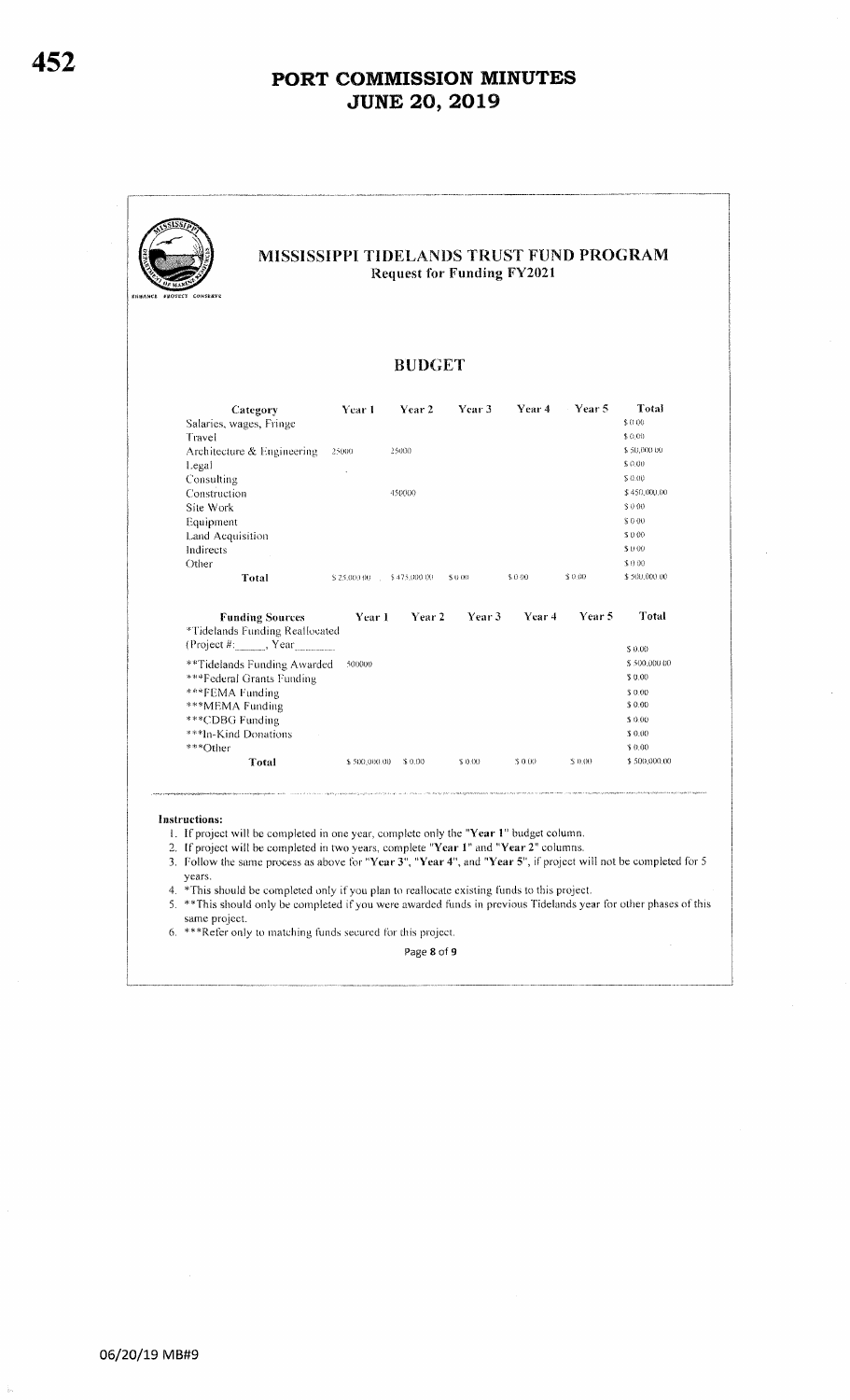| <b>Request for Funding FY2021</b><br>ENMANCE PROTECT CONSERVE                                                                                                                                                                                                                                                                                                                                                                                                                                                                                                                                                                                                                                                                                                                                                                                                                                                       |                              |
|---------------------------------------------------------------------------------------------------------------------------------------------------------------------------------------------------------------------------------------------------------------------------------------------------------------------------------------------------------------------------------------------------------------------------------------------------------------------------------------------------------------------------------------------------------------------------------------------------------------------------------------------------------------------------------------------------------------------------------------------------------------------------------------------------------------------------------------------------------------------------------------------------------------------|------------------------------|
| <b>LEGISLATIVE SUMMARY</b>                                                                                                                                                                                                                                                                                                                                                                                                                                                                                                                                                                                                                                                                                                                                                                                                                                                                                          |                              |
| 1. Title of Project:                                                                                                                                                                                                                                                                                                                                                                                                                                                                                                                                                                                                                                                                                                                                                                                                                                                                                                | 6. Funding Requested:        |
| FY2021 - Long Beach Harbor Improvements                                                                                                                                                                                                                                                                                                                                                                                                                                                                                                                                                                                                                                                                                                                                                                                                                                                                             | \$500,000.00                 |
| 2. Location of Project:                                                                                                                                                                                                                                                                                                                                                                                                                                                                                                                                                                                                                                                                                                                                                                                                                                                                                             | 7. Matching Funds:           |
| Long Beach Smallcraft Harbor                                                                                                                                                                                                                                                                                                                                                                                                                                                                                                                                                                                                                                                                                                                                                                                                                                                                                        |                              |
|                                                                                                                                                                                                                                                                                                                                                                                                                                                                                                                                                                                                                                                                                                                                                                                                                                                                                                                     | 8. Source of Matching Funds: |
| 3. Requesting Agency:                                                                                                                                                                                                                                                                                                                                                                                                                                                                                                                                                                                                                                                                                                                                                                                                                                                                                               | 9. Total Project Funds:      |
| City of Long Beach                                                                                                                                                                                                                                                                                                                                                                                                                                                                                                                                                                                                                                                                                                                                                                                                                                                                                                  | \$500,000.00                 |
| 10. Summarize, in paragraph form, your Tidelands Application below. Give additional detail from<br>TTF-1 Section 7 and include how the project will meet the requirements of the Public Trust<br>Tidelands Act and the potential benefits that would be derived from receipt of Tidelands Trust<br>Funds.<br>The City of Long Beach requests funds to extend the bulkhead along the northeastern shore of the Harbor to the west, in coordination with the Long Beach Harbor                                                                                                                                                                                                                                                                                                                                                                                                                                        |                              |
| Master Plan. This will be the first major construction work in the Harbor toward completing the Master Plan work, and will create additional slips along the<br>bulkhead wall                                                                                                                                                                                                                                                                                                                                                                                                                                                                                                                                                                                                                                                                                                                                       |                              |
| Secondly, the City seeks to construct a portion of a reinforced bulkbead wall which will protect the southeast corner of the Long Beach Harbor (at the south end of<br>Cleveland Avenue). This area has historically been extronely susceptible to damage by even small storius, and often requires major repairs after large storm events<br>These repairs often take exceptional lengths of time due to FEMA tunelines and regulations, permitting requirements, and other considerations that extend the project<br>tune. Construction of a bulkhead wall in the area will help to reduce the frequency of damage, saving considerable funds in on-going, repetitive losses. Because the<br>buldhead wall is expected to survive even major storm events, it will also facilitate quicker repairs by providing an above-mean high tide aren that can be repaired via<br>normal backfilling and paying operations |                              |
| The first phase of this work (approximately 450 of bulkhead starting at the south end of S. Cleveland Ave ) is already in the design phase with environmental permits<br>in-hand, ready to begin construction upon final preparation of the contract documents. Future phases will extend the wall further northward per the Master Plan,<br>hardening and protecting the shoreline                                                                                                                                                                                                                                                                                                                                                                                                                                                                                                                                 |                              |
| After completion of the project, this portion of the Long Beach Smallcraft Harbor will be better protected, leading to less finare damage and quicker restoration. This<br>will lead to increased availability of funds to perform other Tidelands public access projects within the Flarbor area, such as improvements to boat launches, boating<br>piers, fishing facilities, and other important infrastructure. Furthermore, reducing the repetitive damage to this area (which generally consists of crosion, and<br>destruction of shore protection in the area) will also reduce the impact of these damages to other public Tidelands areas.                                                                                                                                                                                                                                                                |                              |
| Finally, the City requests funding to help cover the City's local share of Hurricane Nate damages, which occurred on Oct 7, 2017. The construction projects for these<br>repairs are either currently in the bid process or are anticipated to go to bid soon. We anticipate that the repairs will be largely completed by the end of calendar year<br>2019                                                                                                                                                                                                                                                                                                                                                                                                                                                                                                                                                         |                              |
| <b>BUDGET</b>                                                                                                                                                                                                                                                                                                                                                                                                                                                                                                                                                                                                                                                                                                                                                                                                                                                                                                       |                              |
| Design Phase ---------- \$50,000<br>Construction Phase ---- \$450,000<br>$\mathcal{L}(\mathcal{C}(\mathcal{C}(\mathcal{C}(\mathcal{C}(\mathcal{C}(\mathcal{C}(\mathcal{C}(\mathcal{C}(\mathcal{C}(\mathcal{C}(\mathcal{C}(\mathcal{C}(\mathcal{C}(\mathcal{C}(\mathcal{C}(\mathcal{C}(\mathcal{C}(\mathcal{C}(\mathcal{C}(\mathcal{C}(\mathcal{C}(\mathcal{C}(\mathcal{C}(\mathcal{C}(\mathcal{C}(\mathcal{C}(\mathcal{C}(\mathcal{C}(\mathcal{C}(\mathcal{C}(\mathcal{C}(\mathcal{C}(\mathcal{C}(\mathcal{C}(\mathcal{C}(\mathcal{$                                                                                                                                                                                                                                                                                                                                                                                |                              |

#### \*\*\*\*\*\*\*\*\*\*\*\*\*\*\*\*\*\*\*\*\*\*\*\*\*

The commission recognized Mr. Michael Butcher, Keelboat Instructor; whereupon Mr. Butcher apprised the commission that he would be providing adult sailing classes on behalf of the Long Beach Yacht Club. He requested a waiver of fees to dock the Yacht Club sailboat on a transient/unoccupied pier during lessons on the following dates:

> and July 20/21, 2019 July 13/14 August 10/11 and August 17/18, 2019 Sept 14/15 and Sept 21/22, 2019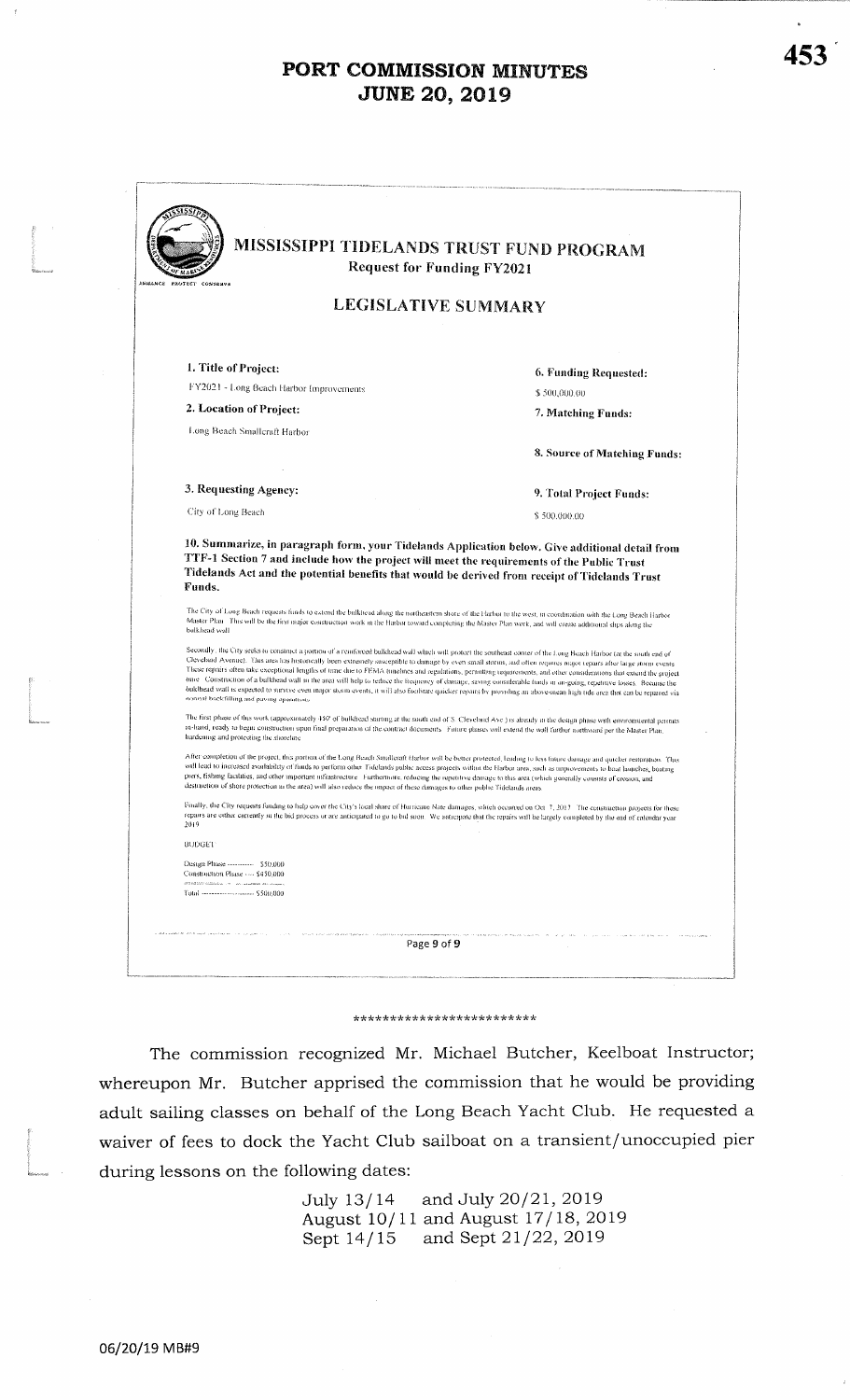After considerable discussion, Commissioner Deschenes made motion seconded by Commissioner Jones and unanimously carried to approve the aforesaid waiver of fees.

#### \*\*\*\*\*\*\*\*\*\*\*\*\*\*\*\*\*\*\*\*\*\*\*\*\*\*\*

The clerk informed the commission that Mr. Brandon Boggess, lessee dba Willie's Fuel and Bait, requested his agenda item be tabled until the next regular meeting of the Port Commission.

### \*\*\*\*\*\*\*\*\*\*\*\*\*\*\*\*\*\*\*\*\*\*\*\*\*\*\*\*

The commission recognized Harbormaster Bill Angley for his report, as follows:

 $\bar{\beta}$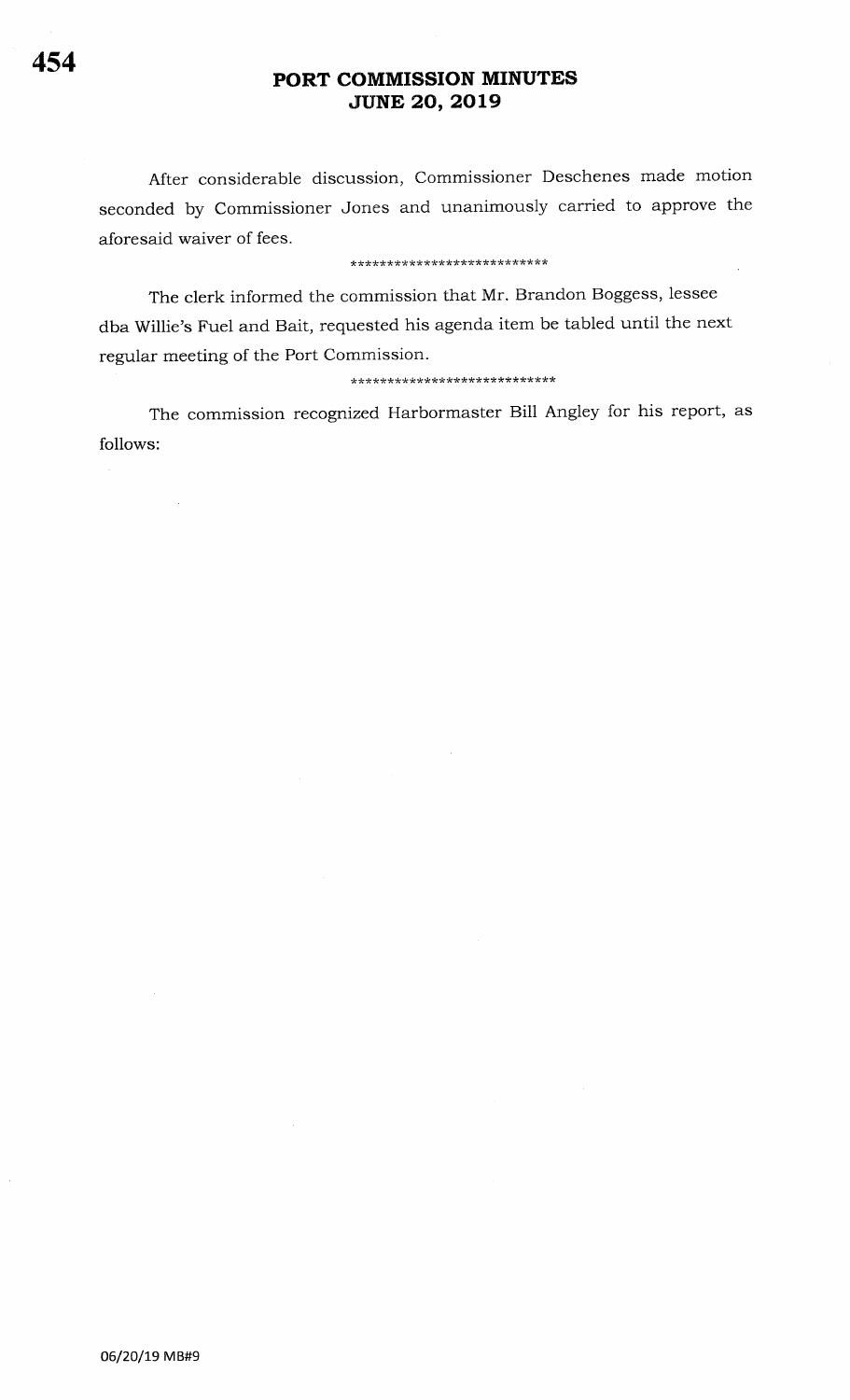### Harbor Master Report

#### June 20, 2019

- Sidewalk from Harbor building to pier 2 has moved during storms consistently and needs to be replaced. Trip hazards are getting worse, due to undermining
- Fuel Tank Update: Tank is in place and we are proceeding with power and all hook ups
- Gates are in place and will be reflective striped
- Jeepin the Coast was a huge success we will have to staff like Crusin next year though there was double what we expected for a turn out.

140 of 218

 $***$ 

There was no action required or taken regarding the Harbormaster's report.

 $\star$ 

#### \*\*\*\*\*\*\*\*\*\*\*\*\*\*\*\*\*\*\*\*\*\*\*

There being no further business to come before the commission at this time, Commissioner Deschenes made motion seconded by Commissioner Husband and unanimously carried to adjourn until the next regular meeting in due course.

\*\*\*\*\*\*\*\*\*\*\*\*\*\*\*\*\*\*\*\*\*\*\*